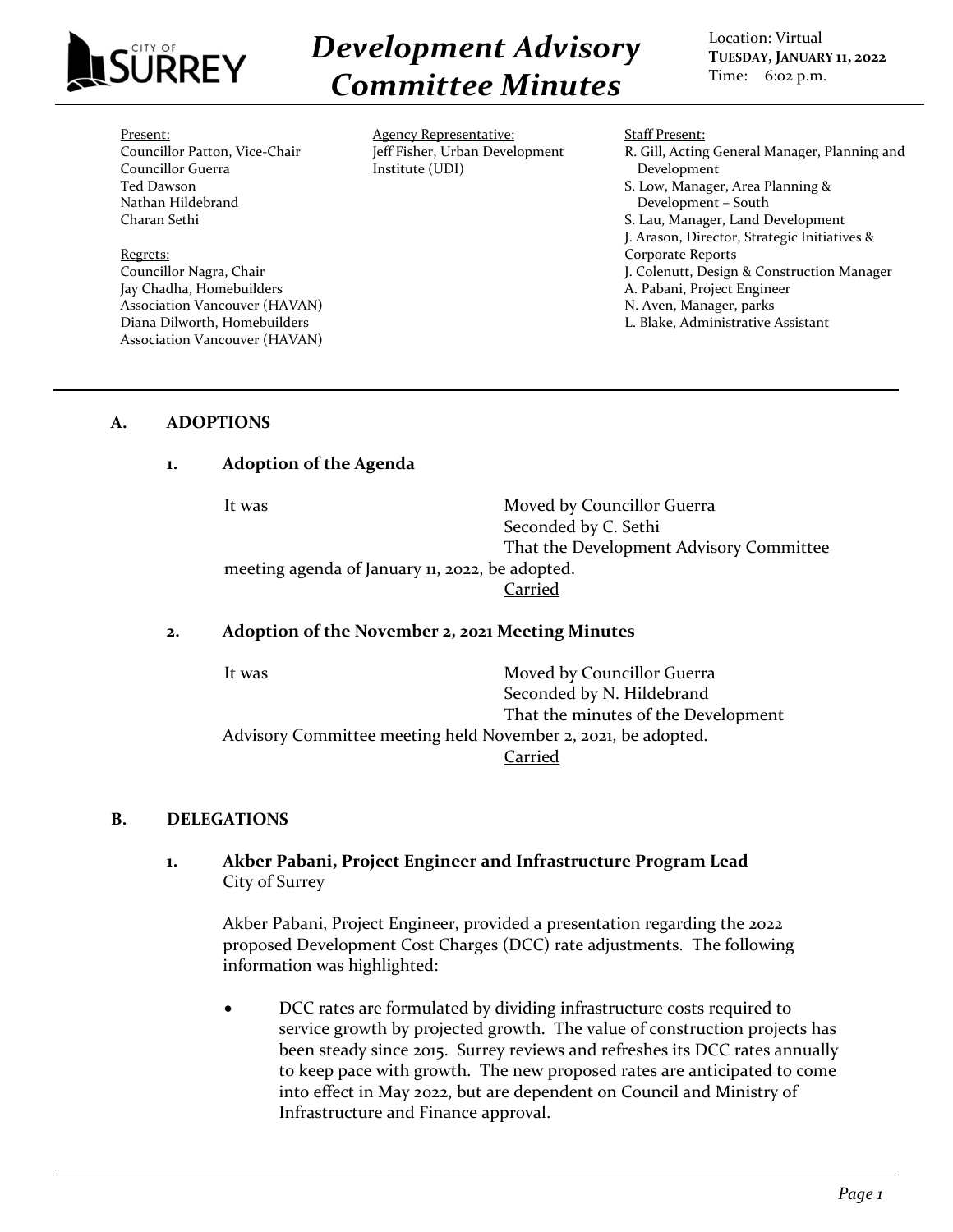- Factors that impact DCC rates include:
	- Value of servicing plans,
	- Pace of growth;
	- Type of growth;
	- Dwelling unit area;
	- Population per housing type; and
	- The City's Municipal Assist Factor (1%).
- There are Engineering and Parks costs related to servicing growth. Engineering costs include arterial and collector roads, sanitary sewers, water and drainage. Parks costs include parkland acquisition and improvements and Biodiversity Conservation Strategy (BCS).
- The COVID-19 pandemic has amplified the importance of park spaces. Parkland is acquired through purchases and dedications. Purchases are funded through DCCs, parkland-in-lieu contributions and the Municipal Assist Factor. Dedications are received from single family subdivisions. Riparian areas are acquired through Development Applications. Parkland includes a full range of public amenities such as City parks, community parks, neighbourhood parks, nature preserves and habitat corridors.
- Nature preserves are critical areas for conservation in the city and account for about 55% of parkland inventory. The BCS was first included as part of the 2021 DCC rates to help acquire more of these lands. In the second year of implementation, the Parks, Recreation & Culture department will focus on acquiring large hubs and providing interconnected corridors to facilitate wildlife movement.
- Public engagement regarding the 2022 DCC rates will conclude on January 12 and it is anticipated that a Corporate Report to introduce the new rates will be brought forward for Council's consideration at the January 31 Regular Council – Public Hearing meeting. Staff are aiming to have the rates adopted at the April 25 Regular Council – Public Hearing meeting so they can come into effect on May 15.

In response to questions from the Committee, Mr. Aven and Ron Gill, Acting General Manager, Planning & Development, provided the following information:

- It is difficult to compare DCC rates as not all local governments update their rates annually and may make up the difference with other, additional fees. In general, Surrey has higher rates for Single Family Home DCCs but is more in the middle range for industrial and commercial related DCCs.
- The value of a Building Permit is determined based on the estimated construction value for the project that is provided by the applicant at the time they submit their application.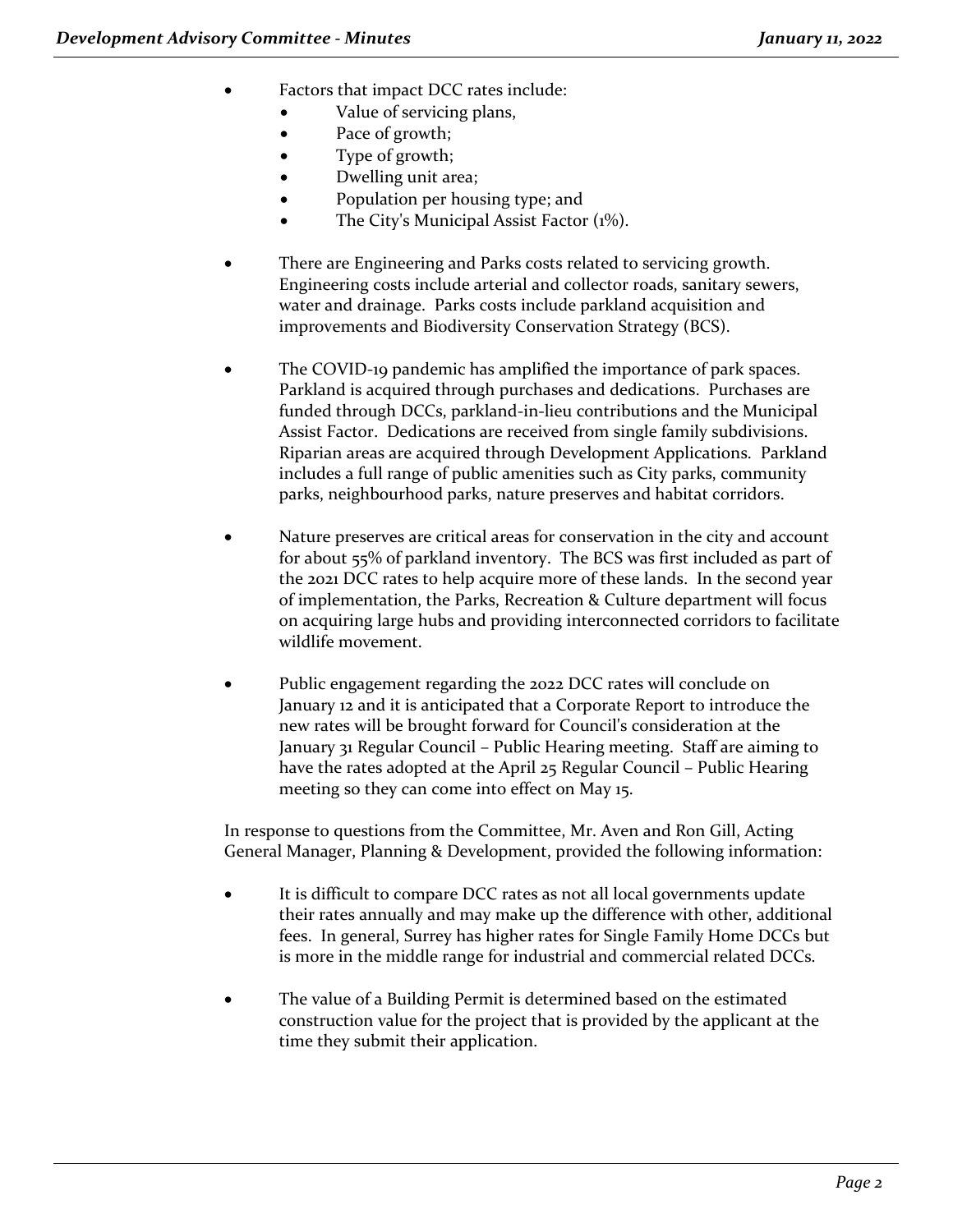- The current park per population target is 4.2 hectares per thousand people. While the City is currently able to achieve this target, Parks, Recreation & Culture recognizes that the cost of land continues to increase and the ability to maintain this target could become more challenging.
- Surrey reviews its DCC rates in an effort to maintain pace with the market value of land associated with parkland acquisition.
- Staff do observational studies regarding wildlife in the Green Infrastructure Network, including receiving residents' report of wildlife they observe and encounter.

The Committee expressed support for the annual increases, noting that they are more manageable than less frequent large increases. The following additional comments were provided:

- Housing should be encouraged in areas that will support City policies, such as reducing greenhouse gas emissions and increasing transit use.
- Parks and schools should densify similar to housing developments.
- The City should try to acquire parkland prior to the implementation of Neighborhood Context Plans.
- The City should consistently review its target park acreage for population to ensure the targets are appropriate. The implementation of SkyTrain and associated densification should also be considered.

# **C. NEW BUSINESS**

## **1. 2021 Planning & Development Year in Review**

Ron Gill, Acting General Manager, Planning & Development, provided the following report regarding Planning & Development's 2021 year in review:

- In 2021, the City of Surrey enabled \$2 billion in construction value through the Building Permit process. Residential projects represent the largest portion of construction in the city with a value of \$1.65 billion. This includes 725 high-rise apartments, which is a record for Surrey. A total of 5,520 new dwelling units have been created or are currently in construction. 2021 had the second highest construction value for Surrey, with 2019 still holding the record at \$2.29 billion.
- 57,230 Building, Plumbing and Electrical inspections were performed with an overall customer satisfaction rating of 80%. The Electrical Contractor Performance Monitoring Program streamlined inspection volumes by 32%.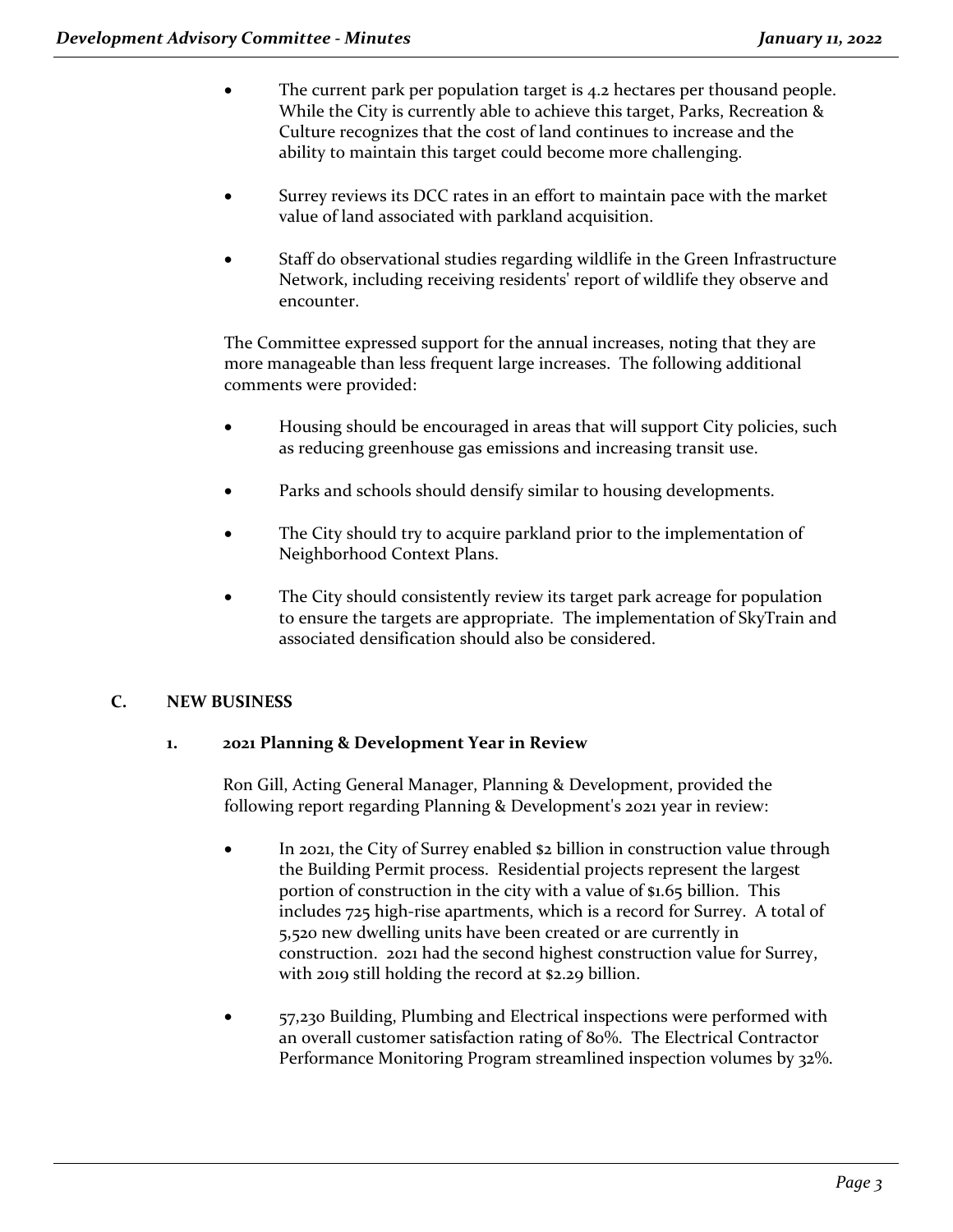- Online permitting continues to expand, with 100% of Electrical Permits processed online, 93% of Plumbing Permits and 1 out of 4 Building Permits in Subdivisions utilizing the new Building Permit Portal.
- The City received 163 Rezoning applications. 121 projects received third reading and 100 projects received final adoption. 229 Planning reports were presented to Council and Council approved the creation of 429 new single-family lots. 729 development application types were received, indicating an increase in both volume and complexity.
- Key initiatives planned for 2022 include:
	- o Supporting the implementation of the Guaranteed Timelines for Development Applications Permit, focusing on Rezoning applications, new Single-Family Home Building Permits and Tenant Improvements. Staff are developing a marketing and communication framework to provide applicants with additional information throughout the process. Staff are also developing a Council reporting framework that will identify problematic applications and issues that prevent applications from being processed within the specific timeframe, as well as solutions to address these issues.
	- o The City retained KPMG as a consultant to review, identify, prioritize and proposed enhancement opportunities related to the permitting approval process. Recommendations are expected in Q3 2022.
	- o Continuing the implementation of the Citizen Portal, providing new enhanced online permitting abilities across multiple permit types.
	- o Review SEDP Guidelines and Zoning Bylaw requirements for Single Family Lots of Record.
	- o Updating the City Centre Plan.
	- o Preparing the South Campbell Heights Employment Land Area Plan.
	- o Updating land se plans to support the SkyTrain extension project.
	- o Continuing to deliver Council's capital projects.
	- o Supporting the development of supportive housing sites.
	- o Substantially completing the delivery of rapid housing projects.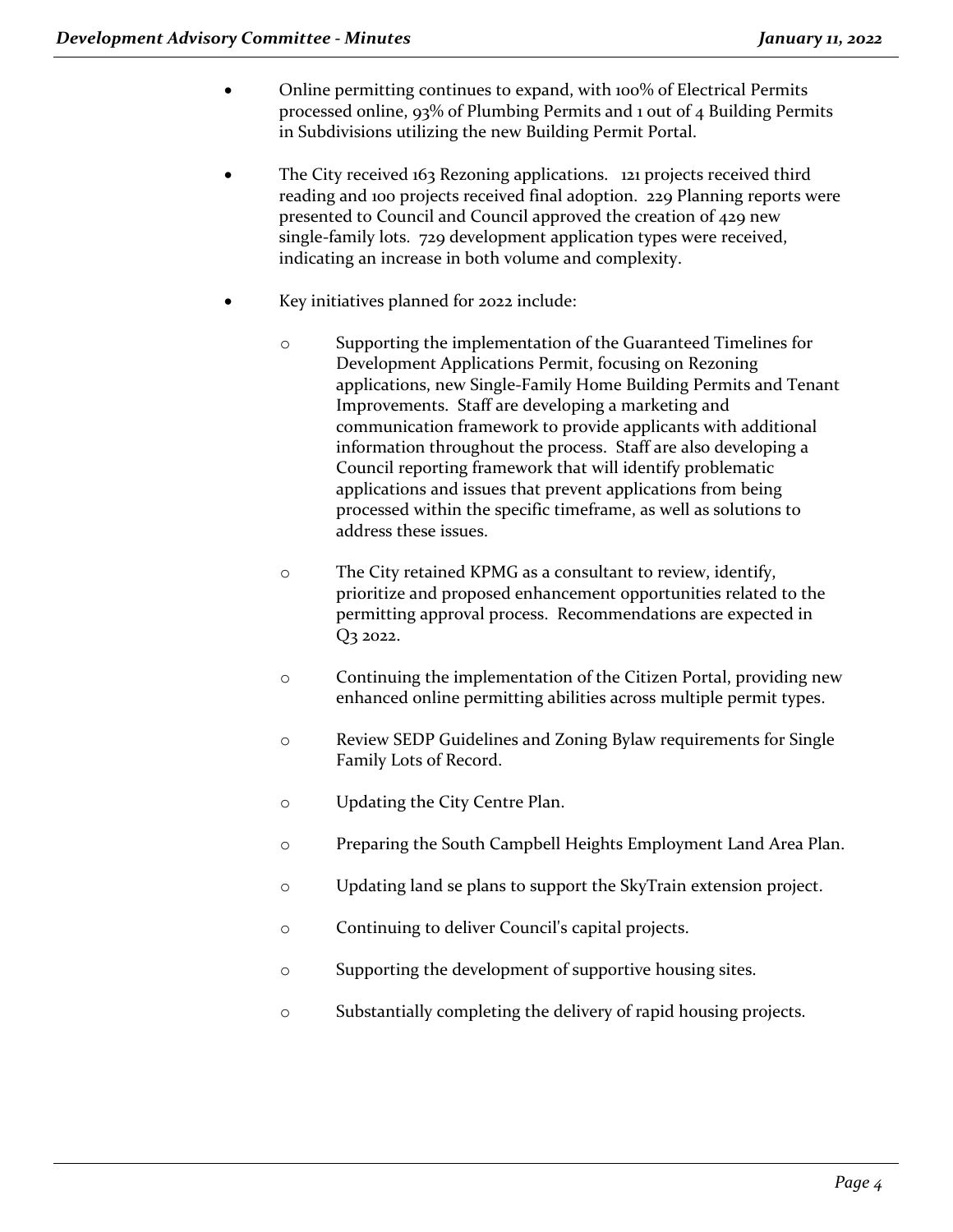In response to questions from the Committee, Mr. Gill provided the following information:

- Part of the communications plan for the Guaranteed Timelines for Development Applications Permits will include information on what's included in a complete application, the overall permit process and the value in retaining quality consultants. Clarifying this information early in the process should reduce communication gaps and impacts on staff and applicant's time.
- All land use plans should have the appropriate level of community consultation to ensure smooth rezoning processes.
- Surrey continues to be a leader with respect to bringing housing online. Staff will be reporting to Council regarding Surrey's performance compared to Metro Vancouver's expectations.

The Committee noted the following comments:

- Staff should consider provincial and federal approvement processes as part of the Guaranteed Timelines for Development Applications Permits, as issues at these levels could impact permit approval times.
- The City should consider the densification of park space to reduce sprawl. A good example is Minoru Park in Richmond, which has expanded its activities without requiring additional land.

## **D. OUTSTANDING BUSINESS**

This section had no items to consider.

## **E. ITEMS REFERRED BY COUNCIL**

This section had no items to consider.

#### **F. CORRESPONDENCE**

This section had no items to consider.

## **G. INFORMATION ITEMS**

This section had no items to consider.